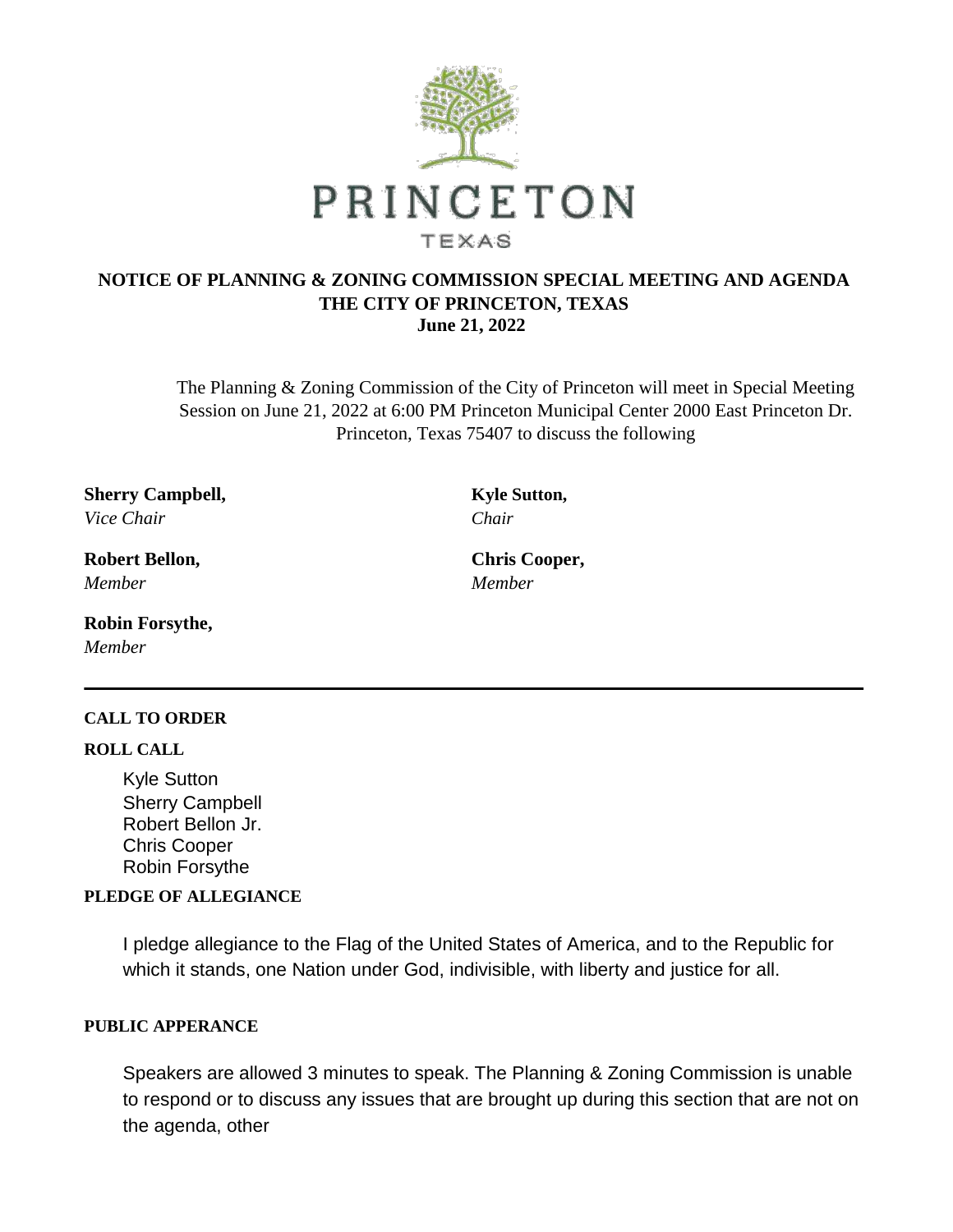than to make statements of specific factual information in response to a speaker's inquiry or to recite existing policy in response to any inquiry.

### **CONSENT AGENDA**

All consent agenda items listed are considered to be routine by the Planning & Zoning Commission and will be enacted by one motion. There will be no separate discussion of these items unless a Commissioner so requests, in which event the item will be removed from the Consent Agenda and considered in its normal sequence on the agenda.

# **MINUTES**

Possible approval of the Princeton Planning & Zoning Regular meeting minutes of May 16, 2022.

[P&Z MINUTES COMMISSION REGULAR MEETING MINUTES MAY 16, 2022.pdf](https://legistarweb-production.s3.amazonaws.com/uploads/attachment/pdf/1432372/P_Z_MINUTES_COMMISSION_REGULAR_MEETING_MINUTES_MAY_16__2022.pdf)

### **REGULAR AGENDA**

**Public Hearing - ZA20220954 - Zoning Map Amendment** Discussion and possible action and recommendation to City Council regarding a request from CRE Project Management LLC for zone map amendment for a Planned Development for a property being a 2.05 acre tract of land in the Hardin Wright Survey, Abstract No. 957, City of Princeton, Collin County, Texas.

[Staff Report ZA20220954 with Exhibits.pdf](https://legistarweb-production.s3.amazonaws.com/uploads/attachment/pdf/1432509/Staff_Report_ZA20220954_with_Exhibits.pdf)

# **PL20220392 - Preliminary Plat**

Discussion and possible action and recommendation to the City Council regarding a request from CORE PBSFR Acquisition Vehicle, LLC for preliminary plat approval for a property being a 50.35 acre tract of land in the Harden Wright Survey, Abstract No. 957, City of Princeton, Collin County, Texas.

[Staff Report PL20220392 with Exhibits.pdf](https://legistarweb-production.s3.amazonaws.com/uploads/attachment/pdf/1433439/Staff_Report_PL20220392_with_Exhibits.pdf)

# **FP20201933**

Discussion and possible action and recommendation to the City Council regarding a request from D.R. Horton - Texas, LTD for final plat approval for a property being a 53.409 acre tract of land in the Harden Wright Survey, Abstract No. 957, City of Princeton, Collin County, Texas. [Staff Report FP20201933 Winchester Crossing Ph 7 with Exhibits.pdf](https://legistarweb-production.s3.amazonaws.com/uploads/attachment/pdf/1433591/Staff_Report_FP20201933_Winchester_Crossing_Ph_7_with_Exhibits.pdf)

### **INFORMATION**

- 1. Next Meeting: July 18, 2022
- 2. Consider a request for items to be place on a future agenda and NOT for discussion of these requests at this time.